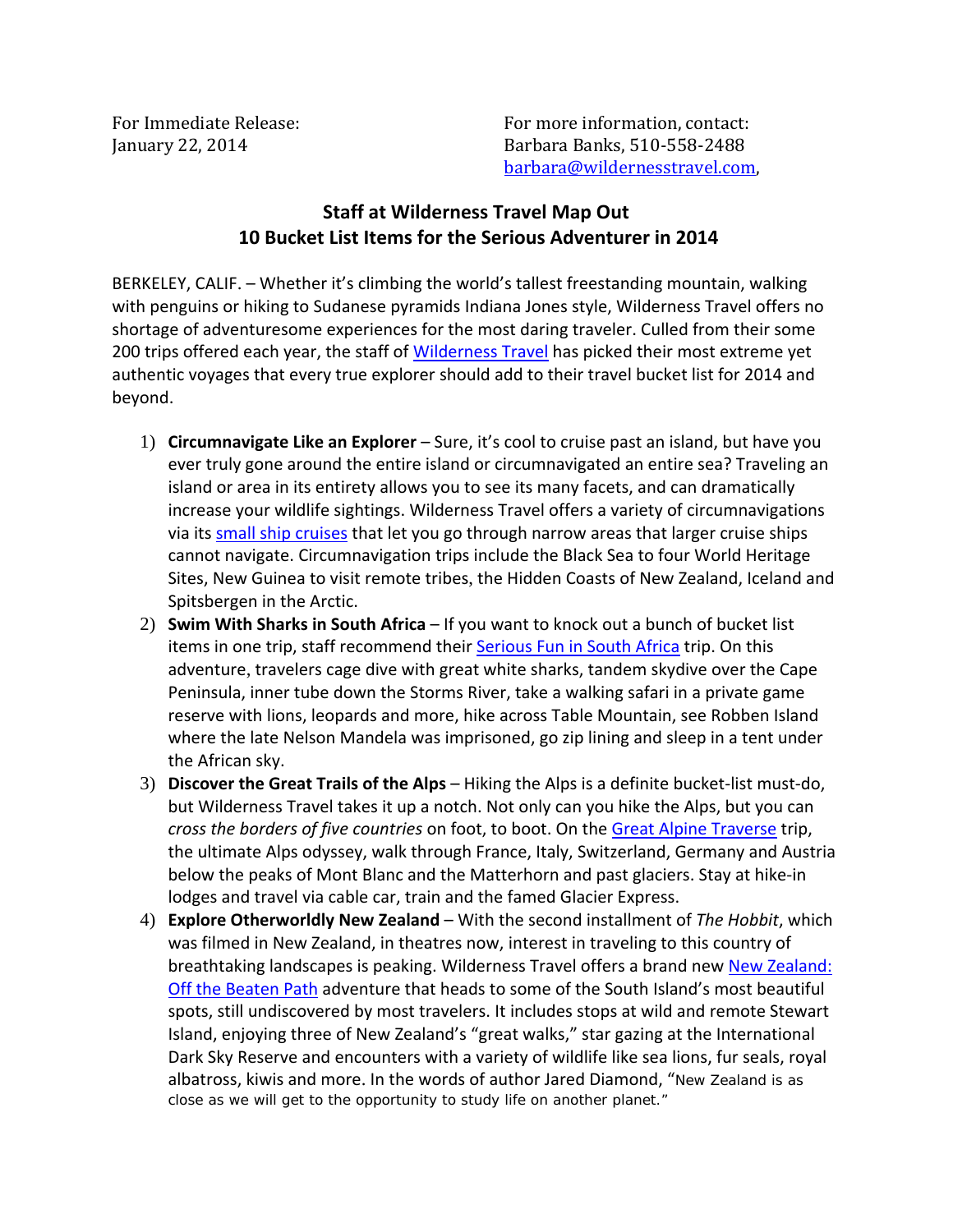- 5) **Climb "Kili"**  If climbing a mountain is on your bucket list, Wilderness Travel will help you check off the task with the greatest chance of success. The company's less-traveled route up [Mount Kilimanjaro](http://www.wildernesstravel.com/trip/tanzania/serengeti-safari-kilimanjaro-climb), the highest free standing mountain in the world which lets you see more of the earth's surface than anywhere else, increases your likelihood of making it to the summit by giving you seven days of acclimatization. Once you've summitted, celebrate with a 4-wheel drive safari through Serengeti National Park.
- 6) **Experience Alaska** Every American should experience Alaska—"the Great Land," says the staff, and Wilderness Travel offers unparalleled ways to see the beauty of this state. On its small ship cruises, like [Alaska's Inside Passage](http://www.wildernesstravel.com/trip/usa/alaska-catalyst-fjords-cruise), travelers navigate the waters on board a 90-foot classic wooden boat with six kayaks, as well as a naturalist and chef on board. On the ship, you get to see everything up close, traverse narrow passages of sheer granite walls that larger cruise ships cannot pass, listen to the whales singing via the on-board hydrophone and venture by kayak into protected inlets. "It's a true travelers' cruise," says Barbara Banks, director of marketing and new trip development. "You feel like an explorer like John Muir. This is truly discovery."
- 7) **Discover the Pyramids of Northern Sudan**  Find more pyramids than in Egypt in this largely unknown area of the world! In the spirit of Indiana Jones, explore this undiscovered ancient site near Egypt with two veteran Egyptologist Trip Leaders. See the Nile, the orange dunescapes of the Nubian Desert that look like a scene from Star Wars, and a number of World Heritage Sites very much connected to the Ancient Egyptians. [Expedition to Sudan](http://www.wildernesstravel.com/trip/sudan/meroe-pyramid-jebel-berkal-nubian-desert-camping) is a real adventurer's trip!
- 8) **See Africa's Big Game on Foot** A classic safari should be on everyone's bucket list and Wilderness Travel's [Serengeti Wildlife Safari](http://www.wildernesstravel.com/trip/tanzania/serengeti-wildlife-safari) makes the cut. Unlike most safaris, Wilderness Travel offers you unfettered access to the Masai tribe, who have allowed the company's travelers to camp on their land. This gives you the great game experiences, like seeing big prides of lions, yet frees you from many of the restrictions of the national parks. It allows you to do game walks and night drives and enjoy incredible experiences you can't have within the park or inside a 4-wheel drive. You can even time your trip with the annual wildebeest migration.
- 9) **Pal Around with Penguins in Antarctica**  Pretend you are Ernest Shackleton and discover the world of Antarctica and the sub-Antarctic Isles on the Antarctica, South [Georgia and the Falklands small cruise expedition. Massive colonies of king penguins](http://www.wildernesstravel.com/trip/antarctica/antarctica-falklands-south-georgia-cruise) await with all of their squawking and no fear of humans, as well as huge elephant seals basking on the beach and plenty of drifting icebergs. You'll also get to stop at Shackleton's grave site.
- 10) **Follow in the Footsteps of Darwin in the Galapagos**  On the [Ultimate Galapagos](http://www.wildernesstravel.com/trip/ecuador/galapagos-islands-floreana-isabela-tower-yacht-tour) adventure, spend 15 days hiking, snorkeling and sea kayaking through all parts of these volcanic islands. Walk and swim right up to the amazing array of animals like penguins, iguanas, sea lions and tortoises, which have no fear of humans since they have no natural predators. Shorter cruises are also available.

For more information or to book any of these bucket list adventures, call Wilderness Travel at 1-800-368-2794 or visit www.wildernesstravel.com.